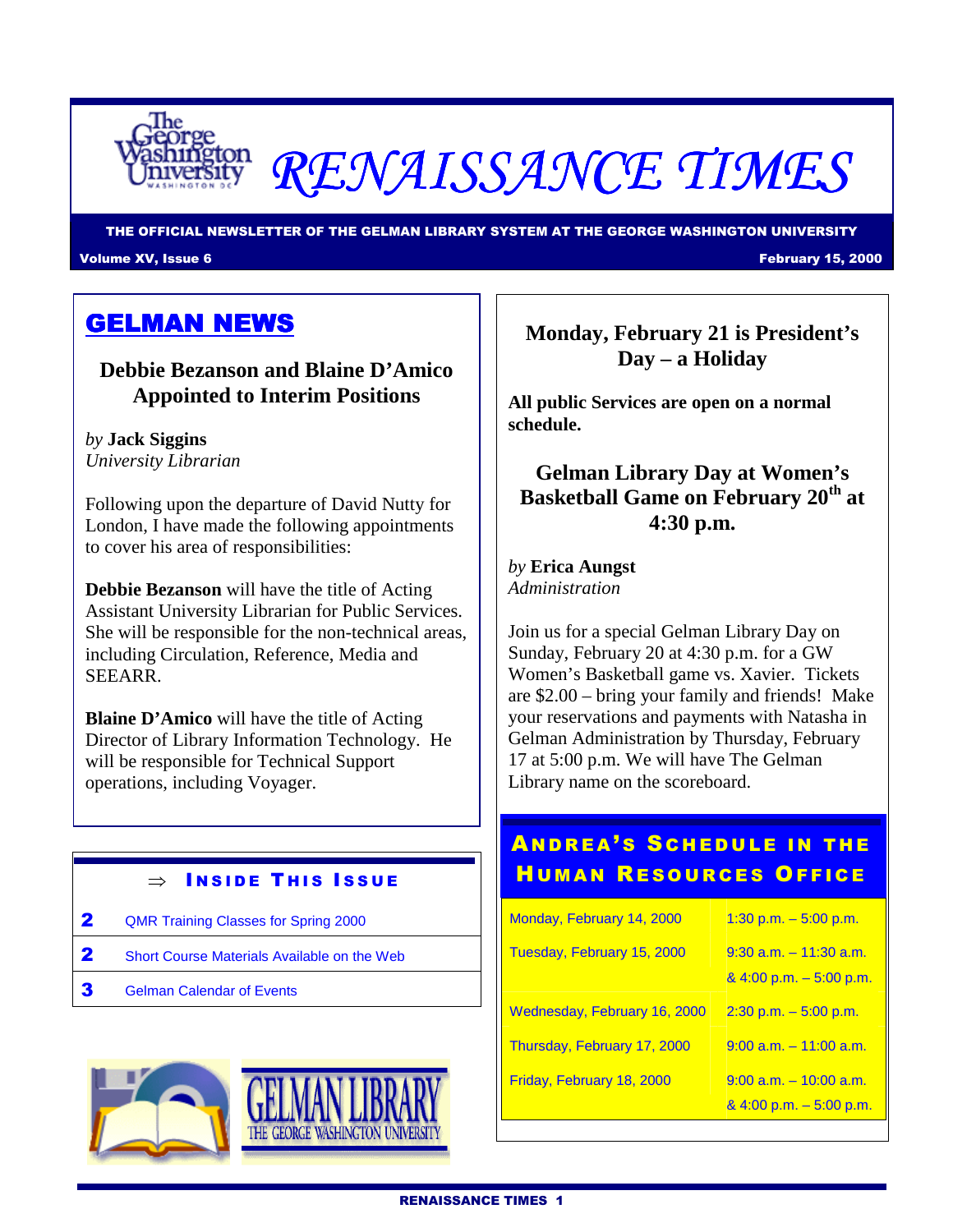#### **GELMAN HUMAN RESOURCES**

#### **Vacancy Listing**

Please see **Attachment A** for Gelman's Vacancy Listing.

## GW NEWS

### **QMR Training Classes for Spring 2000**

*by* **Emma Mosby**  *Administration* 

Attached to this issue of *RT* as **Attachment B** is a list of the Quality Management Resources Staff Training Programs for Spring 2000.

#### **Short Course Materials Available on the Web**

*by* **Alicia Miller**  *Management Information Systems*

Please see **Attachment C** of this week's Renaissance Times for updated information on how to access GW IT Services Short Course materials online.

## OTHER NEWS

#### **A Valentine Special for the Week**

*by* **Teena Bedola**  *Administration* 

Attached, as **attachment D** is an article I found about Valentine's Cards!



#### **Workstation Tip of the Week February 15, 2000**

*by* **Alicia Miller**  *Management Information Systems* 

## **A Question from a user who recently**

**upgraded to GroupWise, Version 5.5**: *Can anyone tell me how to edit appointments in GroupWise? In earlier versions of GroupWise, I could open an appointment in my calendar, make changes to it, and then use the "Actions--Post" command to make the changes "stick." In the current version of GroupWise, I don't have the "Actions--Post" option. I've looked through the online help and it doesn't mention how to edit appointments, so I've been deleting and re-creating appointments each time I need to make a change. Thanks!* 

**My Reply**: To edit appointments in a GroupWise 5.5 calendar, do the following:

- 1. Open the appointment you wish to edit.
- 2. Click on **Edit/Change to/More**
- 3. Select the "**Appointment**" and "**Posted**" radio buttons.

4. Click on **OK**.

You'll notice that a new "OK" button now appears on the appointment. Make your changes and click on the "OK" button.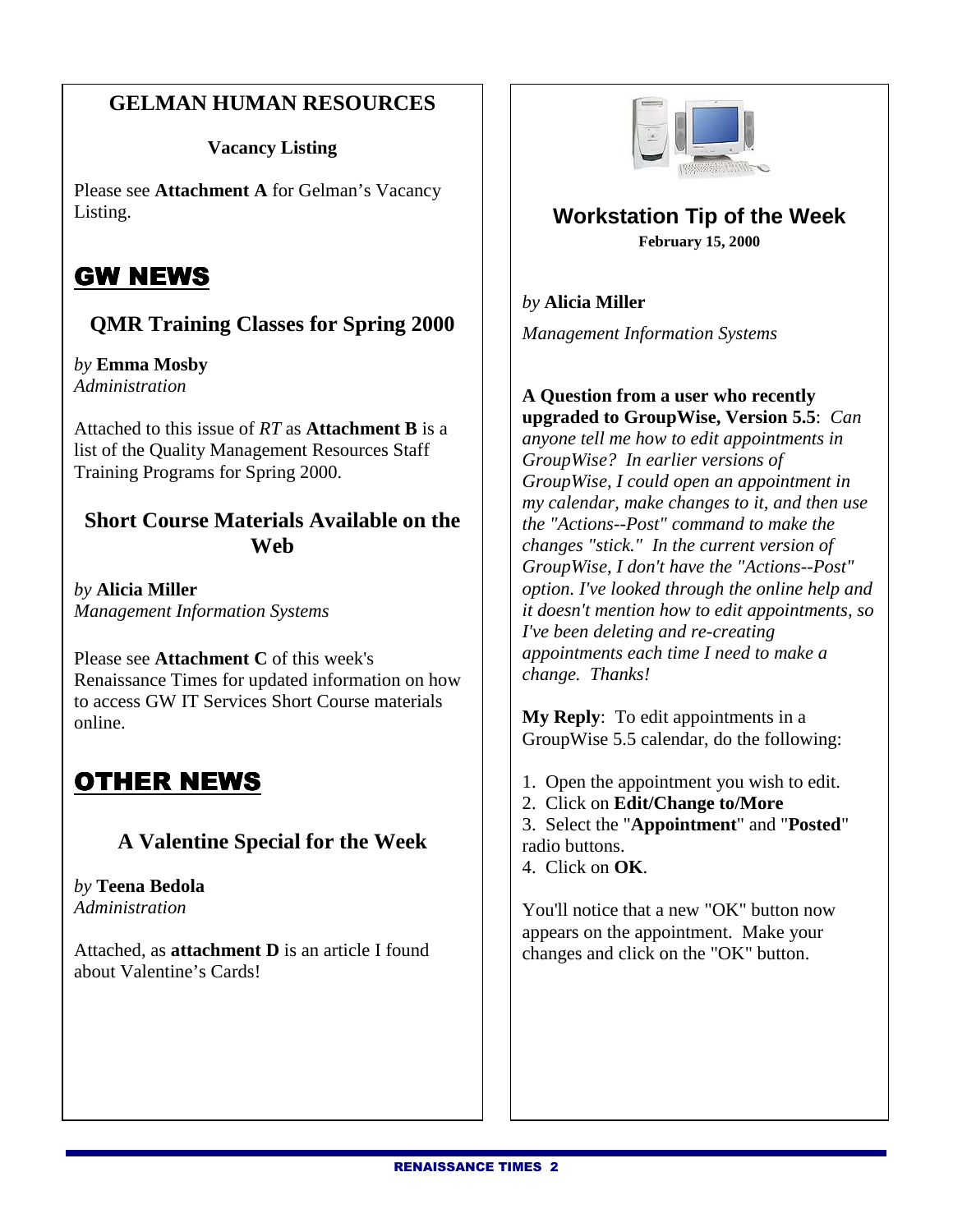| <b>GELMAN CALENDAR OF EVENTS</b>                                                                   |                                                                                    |                                                  |
|----------------------------------------------------------------------------------------------------|------------------------------------------------------------------------------------|--------------------------------------------------|
| <b>EVENT</b>                                                                                       | <b>EVENT</b>                                                                       | <b>EVENT</b>                                     |
| <b>Exhibit</b><br>Opening<br>Africana<br>Women at the<br>Dawn of the<br>New<br><b>Millennium</b>   | <b>Les Dames</b><br>D'Escoffier<br><b>Official</b><br><b>Collection</b><br>Opening | <b>SMG</b>                                       |
| <b>DATE</b><br>Monday,<br>January<br>31<br>Thru<br>Monday<br>May 1, 2000                           | <b>DATE</b><br>Thursday,<br>February<br>17,2000                                    | <b>DATE</b><br>Thursday,<br>February<br>24, 2000 |
| <b>PLACE</b><br>$\overline{\text{Room}}$<br>207                                                    | <b>PLACE</b><br><b>Eckles Library</b><br>Auditorium                                | <b>PLACE</b><br>Room<br>202                      |
| <b>TIME</b><br>Mon.<br>$N$ oon $-$<br>8:00 p.m.<br>and<br>Tues. - Fri.<br>$N$ oon $-$<br>5:00 p.m. | <b>TIME</b><br>$5:00$ p.m. $-$<br>7:00 p.m.                                        | <b>TIME</b><br>$2:00$ p.m. $-$<br>$4:00$ p.m.    |

## **THIS WEEK IN LITERARY HISTORY**

| <b>February 13, 1974</b> | <b>Alexandr Solzhenitsyn expelled</b><br>from the Soviet Union                                                                                                           |
|--------------------------|--------------------------------------------------------------------------------------------------------------------------------------------------------------------------|
| <b>February 14, 1571</b> | Benvenuto Cellini dies at 70 in<br>Florence                                                                                                                              |
| <b>February 16, 1876</b> | <b>George Macaulay Trevelyan</b><br>born at Stratford upon Avon                                                                                                          |
| <b>February 17, 1673</b> | <b>Moliere</b> dies in Paris at 51, several<br>hours after playing the lead in his<br>Imaginary Invalid                                                                  |
| <b>February 17, 1929</b> | <b>Chaim Potok</b> born in New York<br>City                                                                                                                              |
| <b>February 18, 1678</b> | <b>John Bunyan's</b> The Pilgrim's<br><i>Progress</i> is published, the first<br>part having been written while<br>Bunyan was in prison for<br>preaching without license |
| <b>February 18, 1884</b> | Moscow police seize all copies of<br><b>Count Leo Tolstoy's What I</b><br>Believe In at the printers                                                                     |
| <b>February 19, 1927</b> | <b>Carson McCullers</b> born in<br>Columbus, GA                                                                                                                          |
| <b>February 19, 1951</b> | <b>Andre' Gide</b> dies in Paris at 81                                                                                                                                   |



T